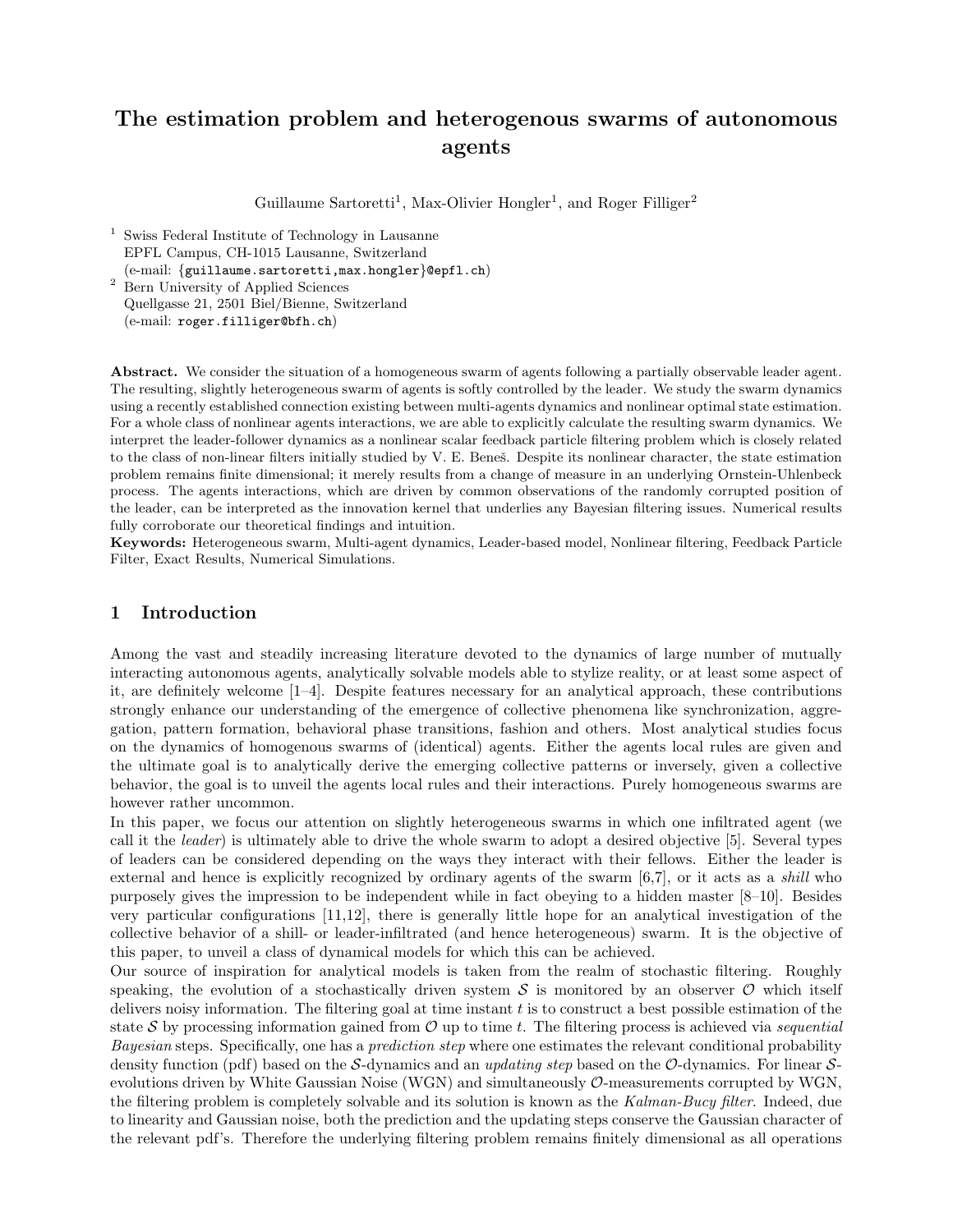are expressible via means and covariances only. For nonlinear evolution, the Gaussian character is lost thus most likely leading to infinite dimensional problems. Analytical treatments are then precluded and in general only numerical approaches are feasible. In this context, particle filters methods and very recently feedback particles algorithms (FPA) are directly relevant for our present goal as they naturally allow to interpret particles as agents [13]. The FPA prediction step is achieved by attributing to an homogeneous swarm of agents the  $S$  dynamics. The updating processes, realized via mutual interactions of the agents with a mean field variable, will globally minimize, in real time, the Kullback-Leibler distance between the  $S<sub>-</sub>$  and the observation updated probability density functions. In this paper, we view the S-dynamics as playing the role of a leader evolving among an homogeneous swarm of N ordinary agents. When  $N \to \infty$ , this dynamics reduces to a *mean-field game*, [14,15] with infinitesimally short time horizon, (as real time updating – excluding smoothing – is realized). The FPA for stochastic filtering offers therefore a natural framework to construct leader driven swarms of agents. As a natural consequence, solvable filtering problems, like the Kalman-Bucy case, provide directly solvable heterogeneous swarms dynamics. Here, our intention is to construct a class of multi-agents models which simultaneously keep the associated FPA finitely dimensional and yet escape from the pure Gaussian world. The idea on which we base our construction, is to consider a class of "Girsanov-changes" of probability measures applied on Ornstein-Uhlenbeck dynamics (i.e. linear dynamics with Gaussian noise sources). The classical change of measure operation which is detailed in many places (see [16–18] for related applications) conserves the finite dimensional character of the filtering problem and provides another access to results obtained in [19,20].

We organize the paper as follows: in section 2, the explicit connection between the filtering problem and the driving of a swarm of agents infiltrated by a leader will be precised. In section 3, we introduce a specific example of swarms of non-Gaussian agents which are softly controlled by a leader and for which the associated FPA is analytically solvable. Section 4 is devoted to numerical experiments to comfort our analytical findings.

#### 2 Multi-agent dynamics

Consider a swarm of N Brownian agents  $A_i$ ,  $i = 1, 2, \cdots, N$ , and one additional leader agent A with dynamics:

$$
\begin{cases}\ndX_i(t) = f(X_i(t)) dt + \mathcal{K}(X_i(t), \mathbf{X}(t), dZ(t)) + \sigma dW_i(t), \\
\text{leader dynamics} \begin{cases}\ndY(t) = f(Y(t)) dt + \sigma dW(t), \\
dZ(t) = hY(t) dt + \sigma_o dW_y(t),\n\end{cases}\n\end{cases} (1)
$$

where  $h > 0$  is a constant,  $f : \mathbb{R} \to \mathbb{R}$  is a function,  $dW_i(t)$ ,  $dW(t)$  and  $dW_y(t)$  are mutually independent WGN processes and the vector  $\mathbf{X}(t) = (X_1(t), X_2(t), \cdots, X_N(t))$  describes the dynamic state of the N homogenous agents. The leader agent  $Y(t)$  affects the dynamics of the  $X_i(t)$  via the interaction kernel  $\mathcal{K}(X_i(t), \mathbf{X}(t), dZ(t))$ . We emphasize that the leader's dynamics  $Y(t)$  itself is not affected by the behavior of the swarm  $\mathbf{X}(t)$ . The leader can be thought of as hiding its real position  $Y(t)$  from its fellows agents, only allowing them access to the noisy value  $Z(t)$  (the unveiled position). Agent  $A_i$  – trying to follow the noisy impression of the leaders position displacement  $dZ(t)$  – will, in order to make a meaningful next step towards the most likely position of the leader, also take into account the displacements of all other agents (which in turn try also to undertake the best step towards the most likely position of the leader). To achieve this, let us now specifically consider an interaction kernel of the form:

$$
\mathcal{K}\left[X_i(t), \mathbf{X}(t), dZ(t)\right] = \nu\left(X_i(t), t\right) \otimes \left\{ dZ(t) - \underbrace{\frac{h}{2} \left[X_i(t) + \frac{1}{N} \sum_{k=1}^N X_k(t)\right]}_{\mathcal{G}[X_i(t), \mathbf{X}(t)]} dt \right\},\tag{2}
$$

where the coupling strength  $\nu(X_i(t), t)$  is a positive convex function in  $X_i(t)$  and where, due to the presence of multiplicative WGN processes, we define ⊗ to denote the Stratonovich interpretation of the underlying stochastic integrals. In Eq.(2),  $\mathcal{G}[X_i(t), \mathbf{X}(t)]$  is a consensual position given by the average between agent  $\mathcal{A}_i$ 's position and the whole swarm barycenter. The interaction kernel compares the position increment  $\mathcal{G}dt$  with the leader's unveiled position increment  $dZ(t)$  and weights this stimulus with the coupling strength  $\nu$ . The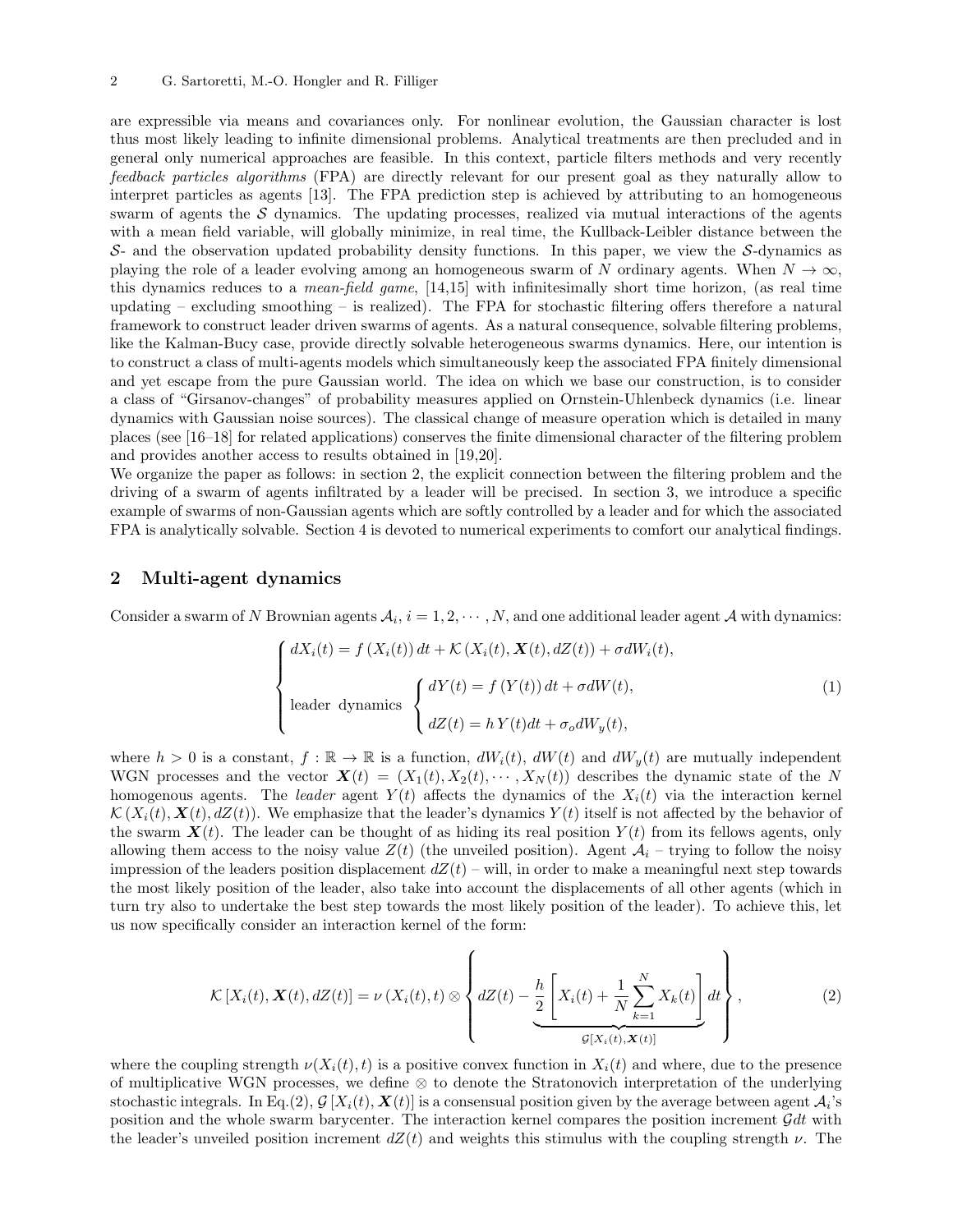assumptions on  $\nu$  imply that  $\mathcal{K}[X_i(t), \mathbf{X}(t), dZ(t)]$  tends, in real time, to steadily reduce the distance between  $\mathcal{G}[X_i(t), \mathbf{X}(t)]$  dt and  $dZ(t)$ . While the multiplicative factor  $\nu(X_i(t), t)$  in Eq.(2) remains yet undetermined, its complete specification can be fixed by introducing a cost structure. In general, one could require that for some running cost functional  $\mathcal{J}[\mathcal{K}, X_i(t), \mathcal{X}(t), \mathcal{Z}(t), t]$  and final cost  $\Psi(X_i(T), \mathcal{X}(T), dZ(T))$  at time horizon T, the interaction  $K$  is a minimizer of the associated optimization problem. More formally, the interaction kernel (and hence  $\nu$ ) would be the unique minimizer over a set K of admissible controls, namely:

$$
\mathcal{K}[X_i(t), \mathbf{X}(t), dZ(t)]
$$
  
= 
$$
\min_{K \in \mathbb{K}} \left\{ \left( \int_t^T \mathcal{J}[K, X_i(s), \mathbf{X}(s), dZ(s), s] ds \right) + \Psi(X_i(T), \mathbf{X}(T), dZ(T)) \right\}.
$$
 (3)

The coupled set of Eqs.(1) and (3) can be interpreted as a multi-players differential game [21]. For large populations one can use the empirical density  $P^{(N)}(x,t)$  to approximate the mean field posterior density  $P(x, t \mid \mathcal{Z}(t), x_0):$ 

$$
P^{(N)}(x,t)dx = \frac{1}{N} \sum_{n=1}^{N} \mathbf{1} \{ X_n(t) \in [x, x+dx] \} \approx P(x,t \mid \mathcal{Z}(t), x_0) dx,
$$
\n(4)

where the condition  $\mathcal{Z}(t)$  is the information history of the process Z until time t and  $x_0$  the initial location of the agents. In the  $N \to \infty$  limit, we have:

$$
\lim_{N \to \infty} \frac{1}{N} \sum_{k=1}^{N} X_k(t) = \int_{\mathbb{R}} x' P(x', t \mid \mathcal{Z}(t), x_0) dx' = \mathbb{E} \left\{ X(t) \mid \mathcal{Z}(t) \right\} \tag{5}
$$

where  $X(t)$  is the mean field variable associated to the mean field posterior density  $P(x, t | Z(t), x_0)$ . The Fokker-Planck equation which governs this mean field posterior density reads (with a slight but self explaining abuse of notation for  $K$ :

$$
\frac{\partial}{\partial t}P(x,t\mid \mathcal{Z}(t),x_0)=-\frac{\partial}{\partial x}\left\{[a(x)+\mathcal{K}(x,\mathbb{E}\left\{X(t)\mid \mathcal{Z}(t)\right\})]P(x,t\mid \mathcal{Z}(t),x_0)\right\}+\frac{\sigma^2}{2}\frac{\partial^2}{\partial x^2}P(x,t\mid \mathcal{Z}(t),x_0).
$$
(6)

Note that Eqs.(6) and (3) define in a forward/backward coupling a so called differential mean-field game problem.

**Feedback particles filters.** For vanishing time horizon  $T = t$  in Eq.(3), a simpler situation arises (the backward-coupling gets trivial) and the minimization is reduced to solving an Euler-Lagrange variational problem (ELP) for  $\Psi(x,\mathbb{E}\{X(t) | Z(t)\})$ . Choosing the objective criterion  $\Psi$  to be the Kullback-Leibler distance  $d_K$ :

$$
\begin{cases} \Psi(x, \mathbb{E}\left\{X(t)\right\}, dZ(t)) := d_K \left\{P(x', t \mid \mathcal{Z}(t), x_0); Q(x, t \mid x_0)\right\}, \\ d_K \left\{P(x', t \mid \mathcal{Z}(t), x_0); Q(x, t \mid x_0)\right\} := \int_{\mathbb{R}} P(x', t \mid \mathcal{Z}(t), x_0) \left\{\ln\left[\frac{P(x', t \mid \mathcal{Z}(t), x_0)}{Q(x', t \mid x_0)}\right]\right\} dx', \end{cases} \tag{7}
$$

with  $Q(x, t | x_0)$  being the transition probability density of the diffusion process  $Y(t)$  defined in Eq.(1) we find the ELP:

$$
\begin{cases}\n-\frac{\partial}{\partial x}\left\{\frac{1}{P(x,t|\mathcal{Z}(t),x_0)}\frac{\partial}{\partial x}\left[P(x,t|\mathcal{Z}(t),x_0)\nu(x,t)\right]\right\} = \frac{h}{\sigma^2},\\ \lim_{|x|\to\infty} P(x,t|\mathcal{Z}(t),x_0)\nu(x,t) = 0,\n\end{cases}
$$
\n(8)

which leads to:

$$
\begin{cases}\n\nu(x,t) = \frac{h}{\sigma^2 P(x,t|\mathcal{Z}(t),x_0)} \left\{ \int_{-\infty}^x \left[ \mathbb{E} \left\{ X(t) \mid \mathcal{Z}(t) \right\} - x' \right] P(x',t \mid \mathcal{Z}(t),x_0) dx' \right\}, \\
\mathbb{E} \left\{ X(t) \mid \mathcal{Z}(t) \right\} = \int_{-\infty}^{+\infty} x' P(x',t \mid \mathcal{Z}(t),x_0) dx'.\n\end{cases} \tag{9}
$$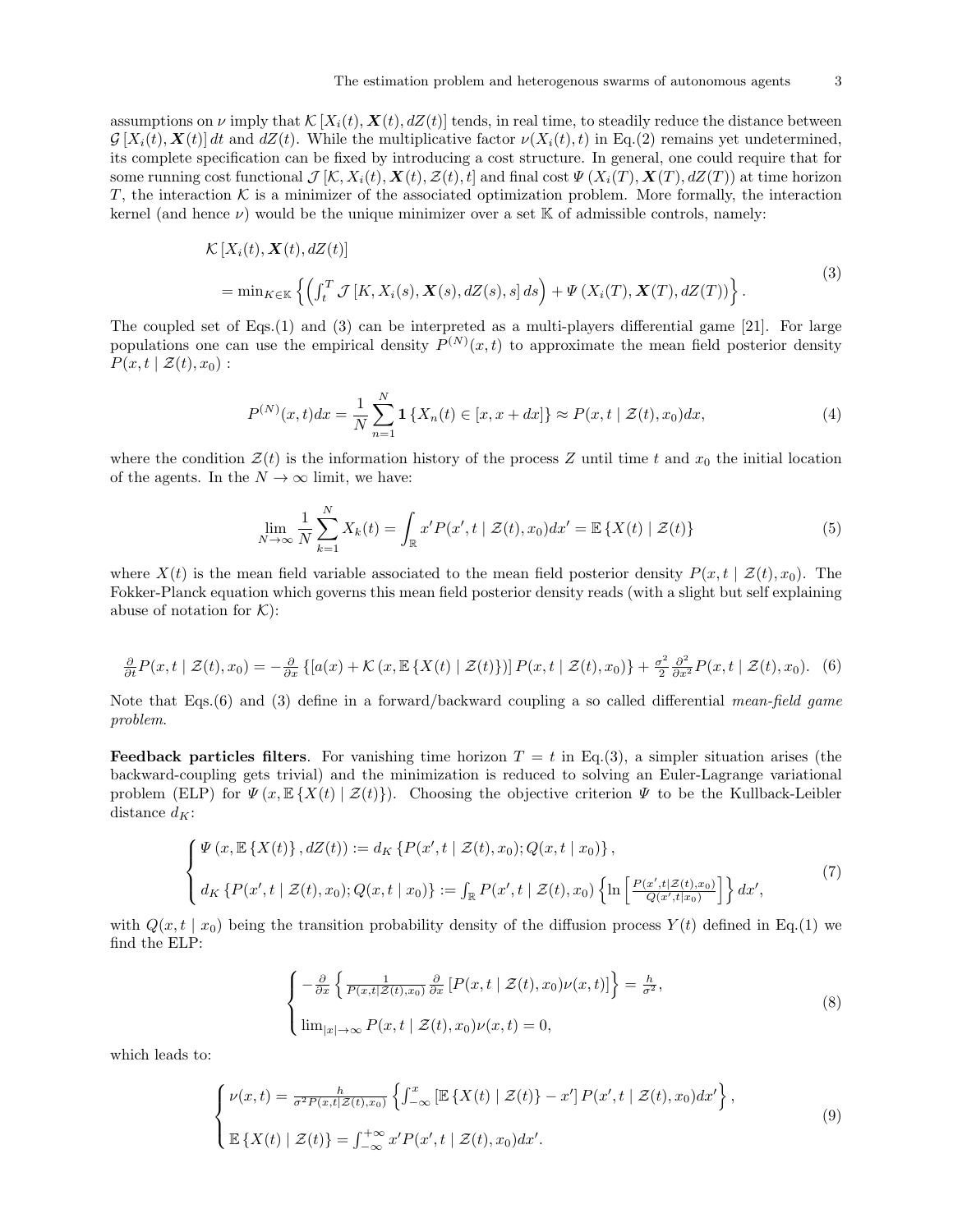Eqs.(1), (2) together with  $\nu(x, t)$  given in Eq.(9) produce a nonlinear continuous time feedback particle filter. This realizes a direct reinterpretation of the leader-based dynamics in terms of a stochastic filtering problem. An example is detailed in the next section.

It is worthwhile noting that the leader influences the swarm through the variance  $\sigma$  (and the parameter h), and not only through its position. As  $\sigma$  grows, the agents uncertainties on the actual leader position increase. Consequently the coupling strength  $\nu(x, t)$  decreases, the agents variances increase and the swarm will form a very widespread group of agents around the leader. Alternatively, small values for  $\sigma$  will allow for very compact swarm formation.

## 3 Finite dimensional filtering with Weber parabolic functions

Let us now introduce a specific filtering problem which will be related to the soft control of the multi-agents dynamics. The nonlinear filtering problem is to estimate the value of the one-dimensional state  $Y(t)$ , at time t, given a set of measurements prior to t:  $\mathcal{Z}(t) = \{Z(s) | 0 \le s \le t\}$ . We will treat hereafter time-continuous measurements and assume that the leader state  $Y(t)$  – starting at position  $y_0$  – evolves in time according to the stochastic differential equation:

$$
dY(t) = \left\{ \frac{d}{dy} \left[ \log \mathcal{Y}_B(y) \right] \Big|_{y=Y(t)} \right\} dt + dW(t),
$$
\n
$$
Y(0) = y_0
$$
\n(10)

in which W is standard Brownian motion and where  $\mathcal{Y}_B(y)$  is the Weber parabolic function, solution to the ordinary differential equation

$$
\frac{d^2}{dy^2}\mathcal{Y}_B(y) = \left[\frac{y^2}{4} + \left(B - \frac{1}{2}\right)\right]\mathcal{Y}_B(y) \tag{11}
$$

with B being a control parameter. From the definition of  $f_B[Y(t)]$ , we easily see that

$$
\frac{d}{dy}f_B(y) + f_B^2(y) = \frac{\frac{d^2}{dy^2}\mathcal{Y}_B(y)}{\mathcal{Y}_B(y)} = \frac{y^2}{4} + \left(B - \frac{1}{2}\right),\tag{12}
$$

thus leading to a Beneš type filtering problem (a fully analytical approach to filtering problems in the Beneš class can be found in [20]) which can be solved optimally using only a finite number of statistics. In the sequel, we shall impose the parameter range  $B \in \mathbb{R}^+$  which ensures the positivity of  $\mathcal{Y}_B(y)$  ( $\forall y \in \mathbb{R}$ ). For  $B \in [0, 1/2]$ , we further observe that the potential  $-\log |\mathcal{Y}_B(y)|$  is locally attractive near the origin and asymptotically repulsive for  $|y| \to \infty$ . In the parameter range  $B > 1/2$ , the potential is systematically repulsive  $\forall y \in \mathbb{R}$ . Figure 1 shows the shape of  $\mathcal{Y}_B(y)$  and  $f_B(y)$  for different values of the control parameter B.

We observe the appealing possibility to obtain the couple of linear limiting cases:

$$
\begin{cases}\n\mathcal{Y}_0(y) = e^{-\frac{1}{4}y^2} & \Rightarrow \quad f_0(y) = -\frac{1}{2}y \\
\mathcal{Y}_1(y) = e^{+\frac{1}{4}y^2} & \Rightarrow \quad f_1(y) = +\frac{1}{2}y\n\end{cases}\n\tag{13}
$$

and note that these linear cases are stable for  $B = 0$  and unstable for  $B = 1$ . We now suppose that the linear measurement process  $Z(t) \in \mathbb{R}$  (the *leader's* unveiled position) from Eq.(1) follows the dynamic

$$
dZ(t) = hY(t)dt + \sigma dW_1(t),\tag{14}
$$

with  $W_1(t)$  a standard Brownian motion independent of W and  $y_0$ ,  $h > 0$  a known scalar quantity and  $\sigma > 0$ a constant diffusion coefficient.

Using the framework introduced in [20], the continuous time filter is given by the normalized probability density  $P(y, t | \mathcal{Z}_t)$  of observing  $Y(t) := y$  conditioned on the set of measurements up to time t,  $\mathcal{Z}(t)$ , and can be written in the form (computational details are given in the Appendix):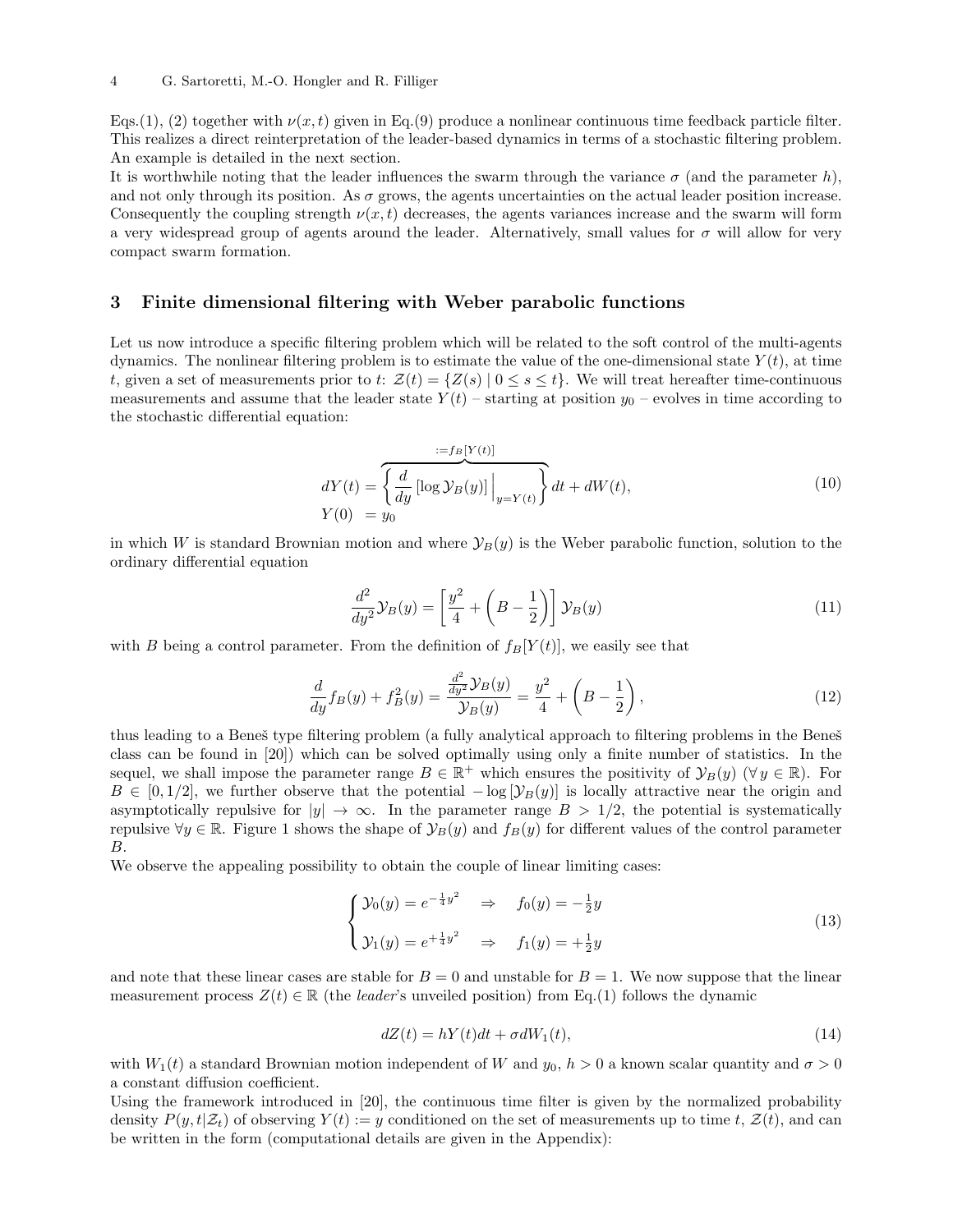

Fig. 1. Shape of  $\mathcal{Y}_B(y)$  (left) and  $f_B(y)$  (right) for  $B = 0$  (plain line),  $B = 0.01$  (stripped line),  $B = 0.5$  (strippeddotted line) and  $B = 1$  (dotted line). For  $B = 0$  the filtering problem is linear and the dynamics stable. For  $B = 1$  the filtering problem is again linear but with unstable dynamics. In between, we have a non-linear filtering problem and the conditional probability density changes – with increasing  $B$  – from unimodal to bimodal and back to unimodal.

$$
P(y,t) := P(y,t \mid \mathcal{Z}(t)) = \frac{\mathcal{Y}_B(y) \cdot e^{-\frac{(y-m)^2}{2s}}}{\mathcal{J}_0(m,s,B)}
$$
(15)

with  $\mathcal{J}_0(m, s, B)$  the normalization function:

$$
\mathcal{J}_0(m,s,B) = 2\sqrt{\frac{\pi s}{2+s}} \left[ \sqrt{\frac{2+s}{2-s}} \right]^B e^{\frac{m^2 s}{2(4-s^2)}} \mathcal{Y}_B\left(\frac{2m}{\sqrt{4-s^2}}\right). \tag{16}
$$

The measurement *dependent* quantities  $m := m(Z(t);t)$  are given by

$$
m = m(Z(t);t) = \frac{\tanh(pt)}{p} \left[ h \int_0^t \frac{\sinh(ps)}{\sinh(pt)} dZ(s) + \frac{py_0}{\sinh(pt)} \right]
$$
(17)

and similarly, the measurement *independent* quantities  $s := s(t)$  read as:

$$
s = s(t) = \frac{1}{p} \tanh(pt) \tag{18}
$$

with the definition  $p = \sqrt{h^2 + \frac{1}{4}}$ . With this expression for  $P(y, t)$ , we have for the conditional mean:

$$
\langle Y_t \rangle := \mathbb{E}(Y_t | \mathcal{Z}(t)) = \frac{4m}{4 - s^2} + \frac{2s}{\sqrt{4 - s^2}} f_B \left[ \frac{2m}{\sqrt{4 - s^2}} \right] \tag{19}
$$

and after lengthy but elementary manipulations the conditional variance:

$$
var(Y_t) := \mathbb{E}((Y_t - \langle Y_t \rangle)^2 | \mathcal{Z}(t)) = \frac{2s}{2+s} + \frac{4s^2}{4-s^2} \left\{ \frac{m^2}{4-s^2} + B - f_B^2 \left( \frac{2m}{\sqrt{4-s^2}} \right) \right\}.
$$
 (20)

**Remark:** For the couple of linear cases  $B = 0$  and  $B = 1$  from Eq.(13), we consistently find the following classical results:

$$
P(y,t) = \frac{\left\{-\frac{((2+s)y-2m)^2}{4s(2+s)}\right\}}{\sqrt{2\pi \frac{2s}{2+s}}}, \qquad \langle Y_t \rangle = \frac{2}{2+s}m, \qquad var(Y_t) = \frac{2}{2+s}s
$$
(21)

for  $B = 0$  and

$$
P(y,t) = \frac{\left\{-\frac{((2-s)y-2m)^2}{4s(2-s)}\right\}}{\sqrt{2\pi \frac{2s}{2-s}}}, \qquad \langle Y_t \rangle = \frac{2}{2-s}m, \qquad var(Y_t) = \frac{2}{2-s}s
$$
 (22)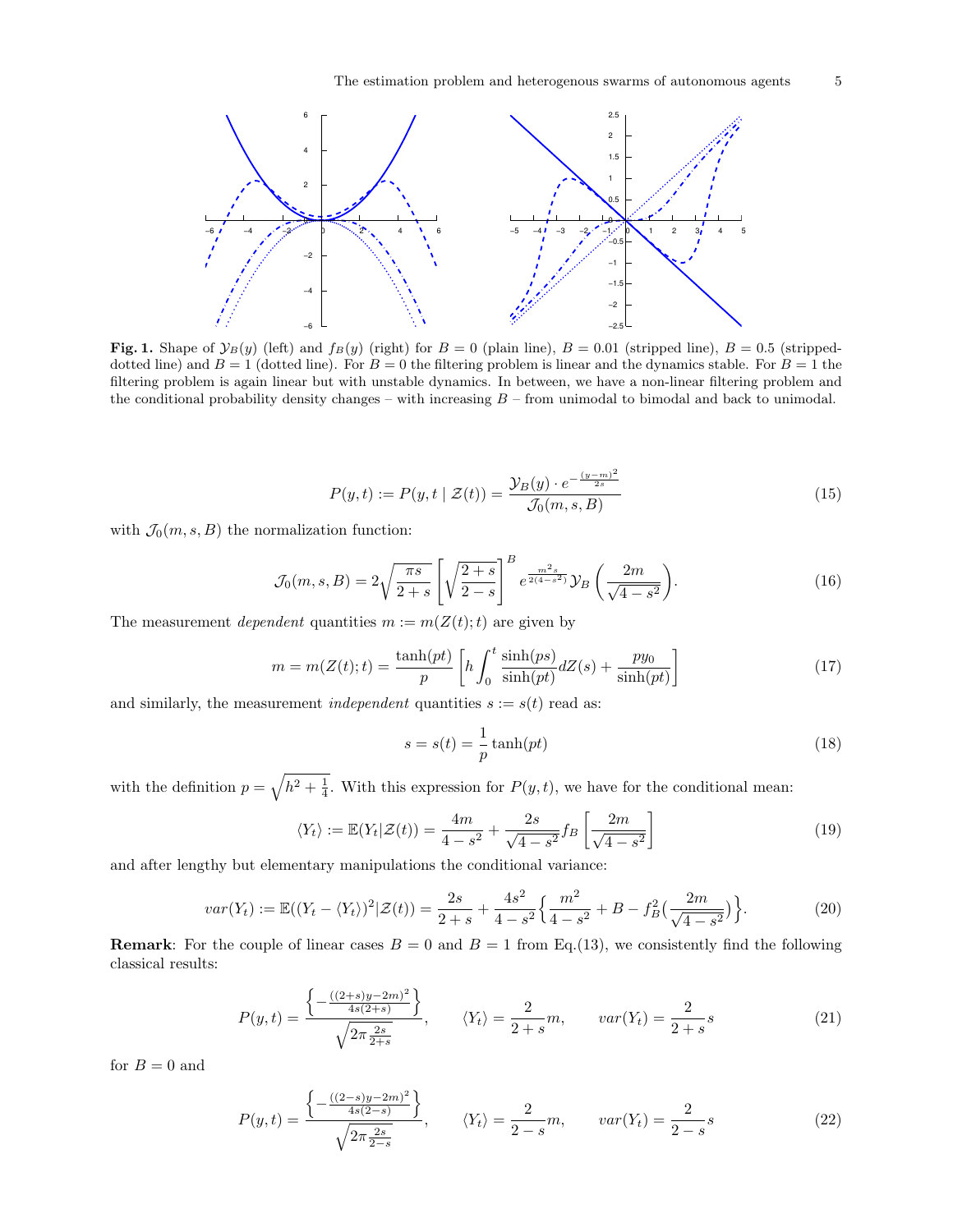for  $B = 1$ . Moreover, the coupling strength  $\nu(x, t)$  reduces – as predicted by the linear version of the feedback filter – in both cases  $B = 0$  and  $B = 1$  to the standard, state independent Kalman gain:

$$
\nu(x,t) = \nu(t) = \frac{h}{\sigma^2} var(Y_t).
$$
\n(23)

#### 4 Numerical results

Numerical results are obtained by simulating (1) for a finite swarm with  $N < \infty$  agents and one leader. Thanks to the consistency of the estimator (see [13]), one can still use the results from the mean field analysis for large enough N. In this case  $P(y, t)$  must be fitted against the empirical histogram of agents' position at time t, to find the values for m and s. The control  $\nu(x,t)$  can then be numerically computed from its integral expression Eq.(9), while  $\langle Y \rangle_t$  can be computed from Eqs.(19). The quantity  $\frac{d}{dx} \nu(x, t)$  is computed by noting the relation  $\frac{\frac{d}{dx}P(x,t)}{P(x,t)} = f_B(x) + \frac{x-m}{s}$ , which can be written as:

$$
\frac{d}{dx}\nu(x,t) = \frac{h}{\sigma^2}(\langle Y \rangle_t - x) - \nu(x,t) \cdot \left(f_B(x) - \frac{x-m}{s}\right). \tag{24}
$$

Note that this straightforward fitting strategy to estimate  $P(y, t)$  is – computationally – very costly. Extensive numerical computations have shown that  $\nu(x, t)$  can safely be computed from Eq.(9) when using directly the empirical histogram of the agents' position instead of the fitted function in (15).  $\frac{d}{dx} \nu(x,t)$  can then be numerically computed as  $\frac{\nu(x+h,t)-\nu(x,t)}{h}$ , by selecting a reasonably small value h.

Numerical results in linear cases. Figures 2 and 3 show in red the time evolution of the noisy leader's unveiled position. Standard Kalman-Bucy filtering techniques – with perfect knowledge on the initial condition and discrete time-step  $dt = 2 \cdot 10^{-3}$  – will deliver the green line; which is the best estimate (i.e., minimizing the error covariance) for the leader's position. The mean value from the swarm of agents (likewise the output of the feedback particle filter) produces the much smoother blue curve. Both filtering methods can be quantitatively seen to produce the same average error through time (underlying the excellent accuracy performance of the agents based estimator).



Fig. 2. Leader's position  $Y(t)$  from Eq.(10) (black), along with its unveiled position  $\mathcal{Z}(t)$  (red), for  $B=0$ ,  $\sigma=h=1$ and  $t \in [0, 5]$ . In green, the output of the linear Kalman approach, and in blue the mean value  $\langle Y \rangle_t$  measured from a swarm of  $N = 1000$  agents. The particles start with  $Y_i(0) = x_0 = 1 \forall i$ , while  $Z(0) = Y(0) = x_0$ .

**Numerical results in nonlinear cases.** We now concentrate on the parameter range  $0 < B < 0.5$  as for  $B \geq 0.5$  the swarms dynamics is similar to a repulsive- and for  $B = 0$  equivalent to an attractive Ornstein-Uhlenbeck process (see Figure 1). For  $0 < B < 0.5$  the dynamics of the leader is non-linear and shows an attractive potential in the central region (i.e., around the origin), and a repulsive potential for  $|x| \gg 0$ . Between these two regions the potential changes from attractive to repulsive and the leader undergoes strong nonlinear dynamics. Note that the attractive region is meta-stable and a leader starting within this region will finally escape.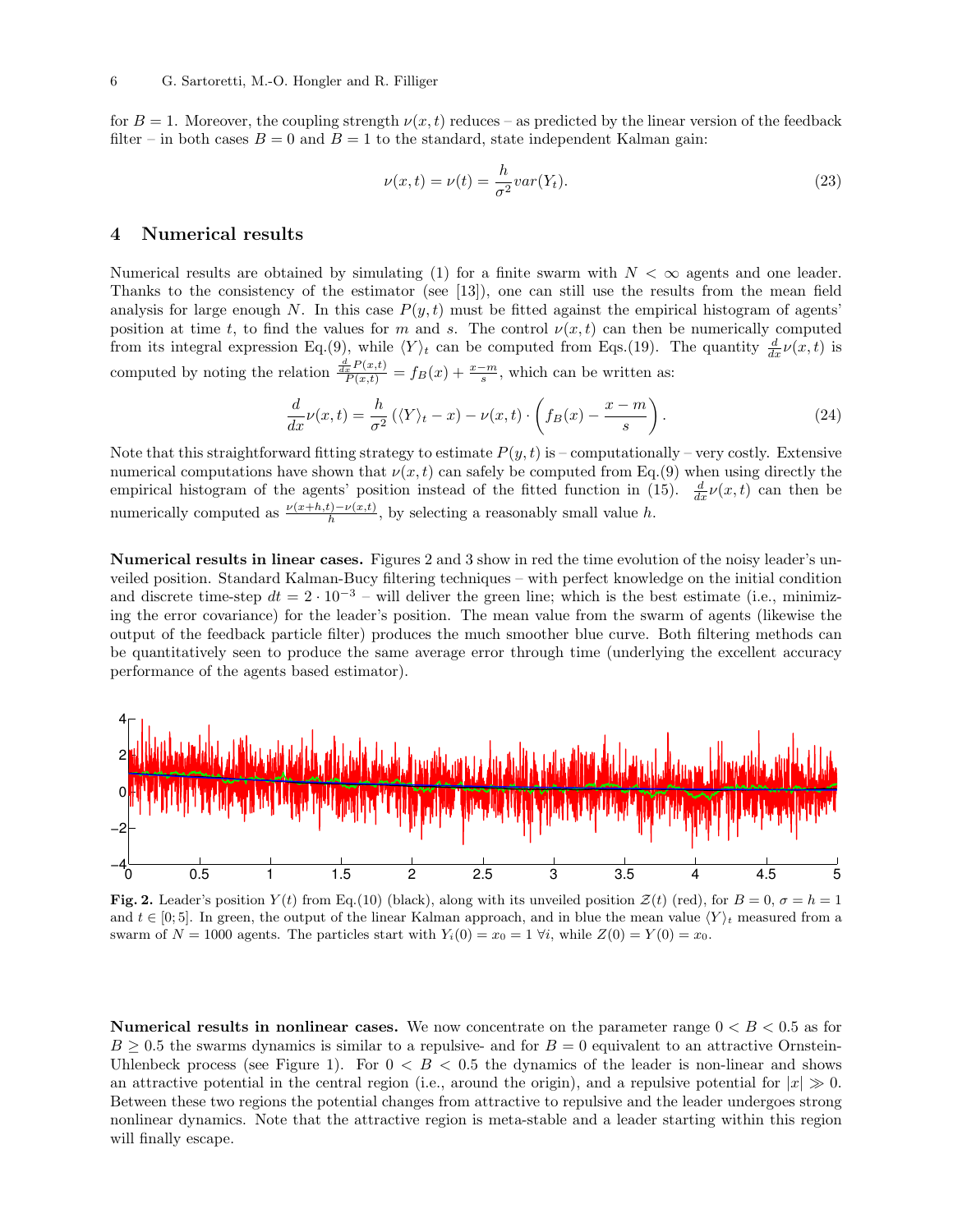

**Fig. 3.** Leader's position  $Y(t)$  from Eq.(10) (black), along with its unveiled position  $\mathcal{Z}(t)$  (red), for  $B = 1$ ,  $\sigma = h = 1$ and  $t \in [0, 5]$ . In green, the output of the linear Kalman approach, and in blue the value  $\langle Y \rangle_t$  measured from a swarm of  $N = 1000$  agents. The particles start with  $Y_i(0) = x_0 = 0.1 \forall i$ , while  $Z(0) = Y(0) = x_0$ .

During the sojourn time of the leader in the attractive region, the close by agents undergo quasi linear dynamics. They too will remain in this attractive region, arrange in the vicinity of the leader's position and empirically realize the a posteriori distribution  $P(y, t)$ . As soon as the leader escapes from the attractive region, the other agents will start feeling the effect of their barycentric control kernel and ultimately follow the leader outside the meta-stable region. For an infinite swarm of agents, the conditional barycenter of the swarm will follow the leader's position with nearly no delay; but in our case with  $N < \infty$  agents, a delay will be seen between the exit times of the leader and the agents. Figure 4 shows the result of a representative numerical simulation for  $N = 1000$  agents, with a very narrow and shallow attractive region for  $B = 0.49$ .



Fig. 4. Leader's position  $Y(t)$  from Eq.(10) (black), along with its unveiled position  $Z(t)$  (red), for  $B = 0.49$ ,  $\sigma = h = 1$  and  $t \in [0, 30]$ . In blue the value  $\langle Y \rangle_t$  measured from a swarm of  $N = 1000$  agents. The particles start with  $Y_i(0) = x_0 = 0.2 \forall i$ , while  $Z(0) = Y(0) = x_0$ .

If we zoom into the region where the leader exits the attractive domain, we see how its action affects the rest of the swarm. Indeed, as the leader goes away from the swarm, the control  $\nu(x, t)$  will grow larger and drive agents away from the attractive region. This process takes some time, and enhances the variance of the swarm. This can be seen in Figure 5, where we zoom on the period in which the leader and the agents escape from the attractive region in Figure 4. After the agents have successfully escaped from the attractive region, the variance of the swarm decreases again, as the agents more closely match the leader's position. To illustrate the last remark of Sect. 2, Figure 6 shows the influence of the choice of  $\sigma$  on the delay between the exit times of the leader and the barycenter of the swarm. Note that the empirical barycenter of the swarm is always contained "within" the measures, meaning that the barycenter of the swarms always gives a better filtered value than the position  $dZ(t)$  unveiled by the leader.

## 5 Conclusion

Heterogeneous multi agent systems are notoriously difficult to describe analytically. As proposed in this article, the simple idea of adding a "linearly" hidden leader agent, already offers the possibility to influence the swarm in many ways. The leader can for example softly control the spreading factor of the agents around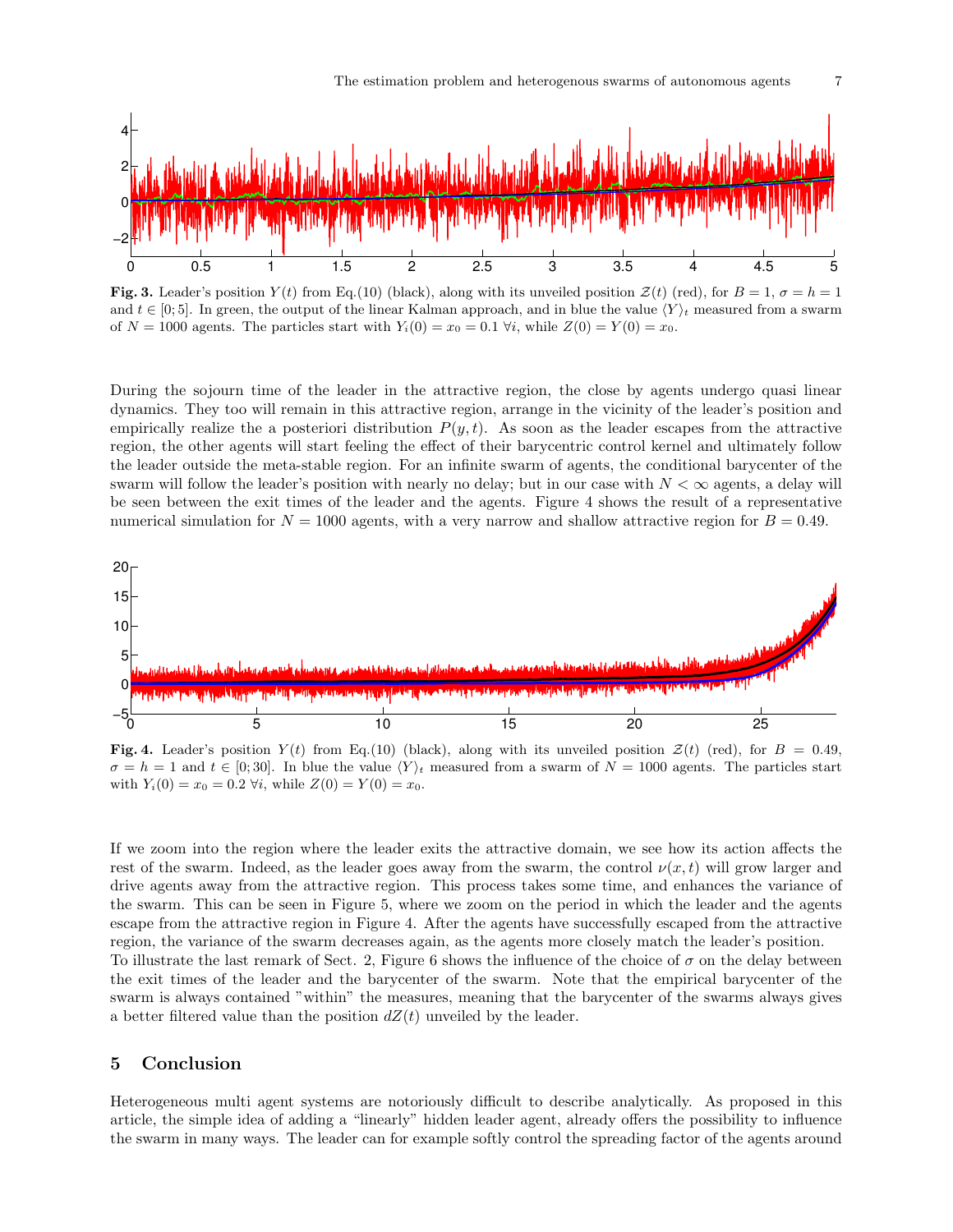

**Fig. 5.** Leader's position  $Y(t)$  from Eq.(10) (black), along with its unveiled position  $Z(t)$  (red), for  $B = 0.49$ ,  $\sigma = h = 1$ and  $t \in [0, 30]$ . In yellow the value  $\langle Y \rangle_t$  measured from a swarm of  $N = 1000$  agents, and in blue the position of random agents (to visually show the variance of the swarm) through time. The particles start with  $Y_i(0) = x_0 = 0.2 \forall i$ , while  $Z(0) = Y(0) = x_0$ .



Fig. 6. Leader's position  $Y(t)$  from Eq.(10) (black), along with its unveiled position  $\mathcal{Z}(t)$  (red), for  $B = 0.49$ ,  $h = 1$ ,  $t \in [0, 30]$  and  $\sigma = 0.3, 2$  (left, right). In blue the value  $\langle Y \rangle_t$  measured from a swarm of  $N = 1000$  agents. The particles start with  $Y_i(0) = x_0 = 0.2 \forall i$ , while  $Z(0) = Y(0) = x_0$ .

its position, by tuning its hiding parameter  $\sigma$ . This leader-based dynamic also exhibits the property that all agents know which of their fellow is the leader, but an external observer cannot discover this information from the observation of the swarm's behavior. The leader is seen from the outside as one of the regular agents, but effectively pilots the swarm from the inside.

Inspired from current techniques in optimal state estimation, analytical insight is made possible by restricting the agents dynamics to the Beneš class of finite dimensional filtering problems and to construct agents interaction kernels amenable, in the mean field approximation, to the classical innovations kernels of sequential optimal filtering. In future work we will explore the potentialities of mean field games where the interaction kernels result from an optimization procedure with finite time horizon  $T$ . It is prospected that analytical insight is still possible if the kernels are amenable to innovation kernels of sequential optimal smoothing problems.

#### References

- 1. M.-O. Hongler, R. Filliger, and O. Gallay. Local versus nonlocal barycentric interactions in 1d agent dynamics. Mathematical Biosciences and Engineering, 11(2):303–315, 2014.
- 2. R. Eftimie. Hyperbolic and kinetic models for self-organized biological aggregations and movement: A brief review. Journal of mathematical biology, 65(1):35–75, 2012.
- 3. N. Bellomo and C. Dogbe. On the modeling of traffic and crowds: A survey of models, speculations, and perspectives. SIAM Review, 53(3):409–463, 2011.
- 4. E. Bertin, M. Droz, and G. GrA©goire. Boltzmann and hydrodynamic description for self-propelled particles. Physical Review E - Statistical, Nonlinear, and Soft Matter Physics, 74(2), 2006.
- 5. J. Han Wang X. and H. Han. Special agents can promote cooperation in the population. PLoS ONE 12, vol. 6, 2011.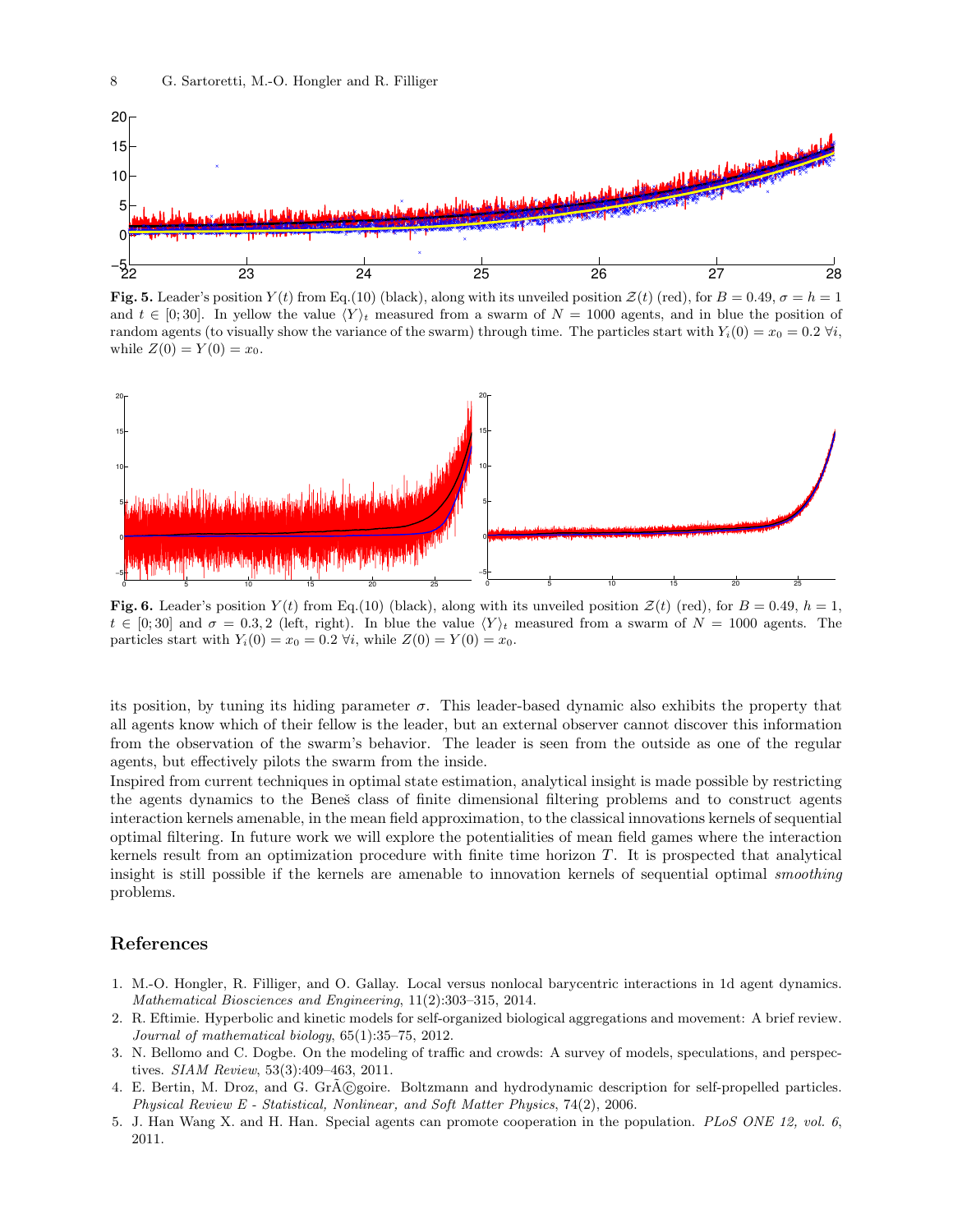- 6. I. D. Couzin, J. Krause, N. R. Franks, and S. A. Levin. Effective leadership and decision-making in animal groups on the move. Nature, 433(7025):513–516, 2005.
- 7. M. Aureli and M. Porfiri. Coordination of self-propelled particles through external leadership. EPL, 92(4), 2010.
- 8. Dyer J. R. G. Faria J. J. and J. Krause. A novel method for investigating the collective behaviour of fish: Introducing 'robofish'. Behavioral Ecology and Sociobiology 8, vol. 64, 1211-1218, 2010.
- 9. Gribovskiy A., Halloy J., Deneubourg J.-L., H. Bleuler, and F. Mondada. Towards mixed societies of chickens and robots. IEEE/RSJ 2010 International Conference on Intelligent Robots and Systems, Conference Proceedings pp. 4722-4728, 2010.
- 10. L. Wang and L. Guo. Robust consensus and soft control of multi-agent systems with noises. Journal of Systems Science and Complexity 3, vol. 21, 406-415, 2008.
- 11. G. Sartoretti and Hongler M.-O. Soft control of swarms analytical approach. In Proceedings International Conference on Agents and Artificial Intelligence 2013, 2013.
- 12. G. Sartoretti and M.-O. Hongler. Soft control of self-organized locally interacting brownian planar agents, volume 8111 LNCS, PART 1 of Lecture Notes in Computer Science (including subseries Lecture Notes in Artificial Intelligence and Lecture Notes in Bioinformatics). Springer, 2013.
- 13. T. Yang, P. G. Mehta, and S. P. Meyn. Feedback particle filter. IEEE Transactions on Automatic Control, 58(10):2465–2480, 2013.
- 14. S. Pequitoy, A.P. Aguiary, B. Sinopoli, and D.A. Gomes. Nonlinear estimation using mean field games. NETG-COOP: International conference on NETwork Games, COntrol and OPtimization, pages 1–10, 2011.
- 15. O. Guéant, J.-M.. Lasry, and P.-L. Lions. Mean field games and applications, volume 2003 of Lecture Notes in Mathematics. 2011.
- 16. J. C. Taylor. The minimal eigenfunctions characterize the ornstein-uhlenbeck process. The Annals of Probability, 17(3):1055–1062, 1989.
- 17. M.-O. Hongler. Study of a class of nonlinear stochastic process boomerang behavior of the mean. Physica D, 2:353–369, 1981.
- 18. P. Dai Pra. Stochastic control approach to reciprocal diffusion processes. Applied Mathematics and Optimization, 23(3):313–329, 1991.
- 19. V. E. Bene˘s. Exact finite dimensional filters for certain diffusion with nonlinear drifts. Stochastics, 5:65–92, 1981.
- 20. F. E. Daum. Exact finite-dimensional nonlinear filters. IEEE Transactions on Automatic Control, AC-31(7):616– 622, 1986.
- 21. A. Bensoussan, J. Frehse, and P. Yam. Mean Field Games and Mean Field Type Control Theory. Springer, 2013.
- 22. I. S. Gradshteyn and I. M. Ryzhik. Table of integrals series and products. Academic Press, 1980.

# Appendix - Details of calculations

For the readers ease we introduce notations and collect formulae useful for the computation of the conditional probability density.

## 5.1 Collection of useful formulae

$$
sinh(x + y) = sinh(x) cosh(y) + cosh(x) sinh(y),
$$

$$
cosh(x + y) = cosh(x) cosh(y) + sinh(x) sinh(y).
$$

$$
\int_{\mathbb{R}} e^{-ax^2 - 2bx - c} dx = \sqrt{\frac{\pi}{a}} e^{\frac{b^2 - ac}{a}}, \qquad a > 0
$$

$$
\int \cosh[x\alpha] e^{-\frac{(x - \mu)^2}{\gamma}} dx = \sqrt{\pi \gamma} \cosh[\mu \alpha] e^{\frac{1}{4}\gamma \alpha^2}
$$
(25)

$$
\int_{\mathbb{R}} \int_{x \cosh\left(x\alpha\right)e^{-\frac{(x-\mu)^2}{\gamma}}dx} \frac{\sqrt{\pi \gamma}}{\sqrt{\pi \gamma}} \left[\frac{\alpha \gamma}{\gamma} \sinh(\mu \alpha) + \mu \cosh(\mu \alpha)\right] e^{\frac{1}{4}\gamma \alpha^2}
$$
(26)

$$
\int_{\mathbb{R}} x \cos(\mu \alpha) e^{-\mu \alpha} dx = \sqrt{\frac{\pi}{2}} \sinh(\mu \alpha) + \mu \cosh(\mu \alpha) e^{-\mu \alpha}
$$
 (20)

$$
\int_{\mathbb{R}} x \sinh[x\alpha] e^{-\frac{(x-\mu)^2}{\gamma}} dx = \sqrt{\pi \gamma} \left[ \frac{\alpha \gamma}{2} \cosh(\mu \alpha) + \mu \sinh(\mu \alpha) \right] e^{\frac{1}{4} \gamma \alpha^2}
$$
(27)

From sections 9.24 and 9.25 of [22], we extract:

 $\int_{-\infty}^{\infty}$ 

$$
\mathcal{D}_{-B}(x) = \frac{e^{-\frac{x^2}{4}}}{\Gamma(B)} \int_{\mathbb{R}^+} e^{-x\zeta - \frac{\zeta^2}{2}} \zeta^{B-1} d\zeta, \quad (\mathcal{R}(B) > 0) \quad (\text{see [22], 9.241/2})
$$
 (28)